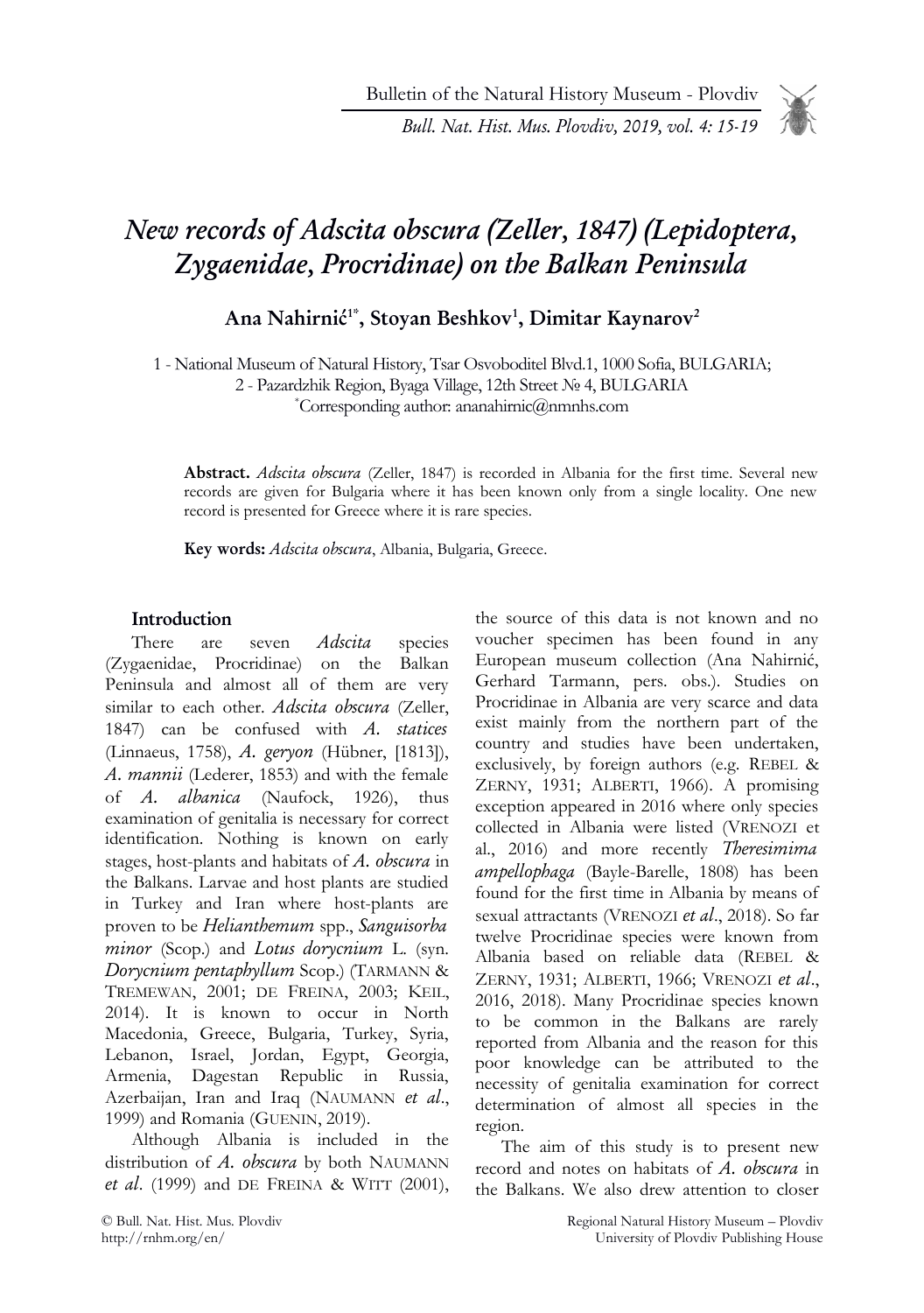examination of Procridinae in museum and private collections as this can reveal more data on A. obscura occurrence.

#### Material and Methods

Specimens were collected with an entomological net and deposited in collections of the authors, indicated in the following list by collection of Ana Nahirnić in Kruševac, Serbia (CANK), collection of Stoyan Beshkov, housed in NMNHS (SB in NMNHS) and collection of Dimitar Kaynarov in Sofia, Bulgaria (CDKS). The collection of the National Museum of Natural History in Sofia (NMNHS) was also examined. All specimens were determined on the base of genitalia. Abdomens were boiled in 10% KOH and the abdominal skin and genitalia either preserved in microvials filled with glycerol or mounted on a glass slide in Euparal.

#### Results

Albania

Moravë Mt., between Boboshticë and Dardhë Villages, (Fig. 1), N 40°32'24", E 20°47'30", 1240 m, serpentinite slopes with sparse vegetation, 09. VII. 2016,  $1 \nsubseteq$  (Fig. 2a), leg. A. Nahirnić & S. Beshkov (CANK).

Bulgaria

Volcanic Hill of Kozhuh, N 41°27'37", E 23°15'16", 170 m, dry grasslands, 20.V.2014, 1  $\hat{\circ}$ , leg A. Nahirnić & S. Beshkov (CANK).

Pirin Mt., Melnik town, Rozhen Village, Rozhenski Manastir Monastery, N 41°31'50", E 23°25'19", 630-570 m, dry grasslands, 18.V.2014,  $1 \circ$ , leg. A. Nahirnić & S. Beshkov (CANK).

Besaparski Ridove Hills, Byaga Village vicinity, 25.V.1984, 1  $\circ$  (Fig. 2b), leg. S. Beshkov. det. J. Ganev, prep. No 234 as Jordanita notata (Zeller, 1847), re-determined by S. Beshkov as A. obscura (SB in NMNHS).

Besaparski Ridove Hills, northern slopes ca. 2 km from Ognyanovo Village, (Fig. 3), N42°07'53", E024°24'36", 313 m, steppe-like grasslands with single trees and shrubs, 20.V.2016, 1  $\delta$ , leg. D. Kaynarov (CDKS).

Besaparski Ridove Hills, between Isperihovo and Ognyanovo Villages, above vinery "Bessa Valley", southern slopes of hills, N42°07'28", E024°24'32", 467 m, slopes with steppe-like grasslands and single trees and bare ground, 29.IV.2017, 2  $\mathcal{S}\mathcal{S}$ , leg. D. Kaynarov (CDKS).

Besaparski Ridove Hills, ridge between Trivoditsi Village and Hadzhievo Railway station, N42°07'27", E024°26'29", 365 m, steppe-like grasslands, 01.V.2016, 2  $\partial \partial$  and 1 female and 06.V.2016 1  $\circled{}$  and 1  $\circled{}$ , leg. D. Kaynarov (CDKS).

Besaparski Ridove Hills, Byaga Village and the vicinity of "Hisara" Summit, "Elenski vrah" Summit, N42°05'30", E024°22'43", 417 m, steppe-like grasslands with single trees and shrubs (Paliurus spina-christi, Juniperus spp.), 22.IV.2017, 3 ♂♂, leg. D. Kaynarov (CDKS).

Besaparski ridove Hills, Byaga Village, below "Hisara" Summit, N42°05'25", E024°23'11", 324 m, open grasslands with single trees and shrubs (Paliurus spina-christi, *Juniperus* spp.), 25.IV.2017, 1  $\mathcal{Q}$ , leg. D. Kaynarov (CDKS).

Besaparski ridove Hills, Byaga Village, locality "Imata", N42°04'20", E024°22'41", 269 m, steppe-like grasslands with single trees and shrubs, 24.IV.2017, 9  $\partial \mathcal{S}$ , leg. D. Kaynarov (CDKS).

Plovdiv district, Perushtitsa town, Pastusha quarter, 25.V.1942, 1  $\circ$  (ANZ 769), 4  $22$ (genitalia in glycerol) (Fig. 4), leg. I. Buresh (NMNHS).

Eastern Rhodopi Mts., near Gorni Yurutsi Village, N 41°20'26", E 25°54'41", 504 m, 16.V.2018, 1 ♀ (Fig 2c), leg. S. Beshkov, B. Zlatkov & R. Bekchiev (SB in NMNHS).

Greece

Phocis region, Vargiani Village 1.5 km NW, N 38°38'50", E 22°24'31", 650 m, grasslands, 13.V.2016, 1  $\circ$  and 2  $\circ$  Q, leg. A. Nahirnić & S. Beshkov (CANK).



Fig. 1. Albania, Mt. Moravë, between Boboshticë and Dardhë Villages. Photo: S. Beshkov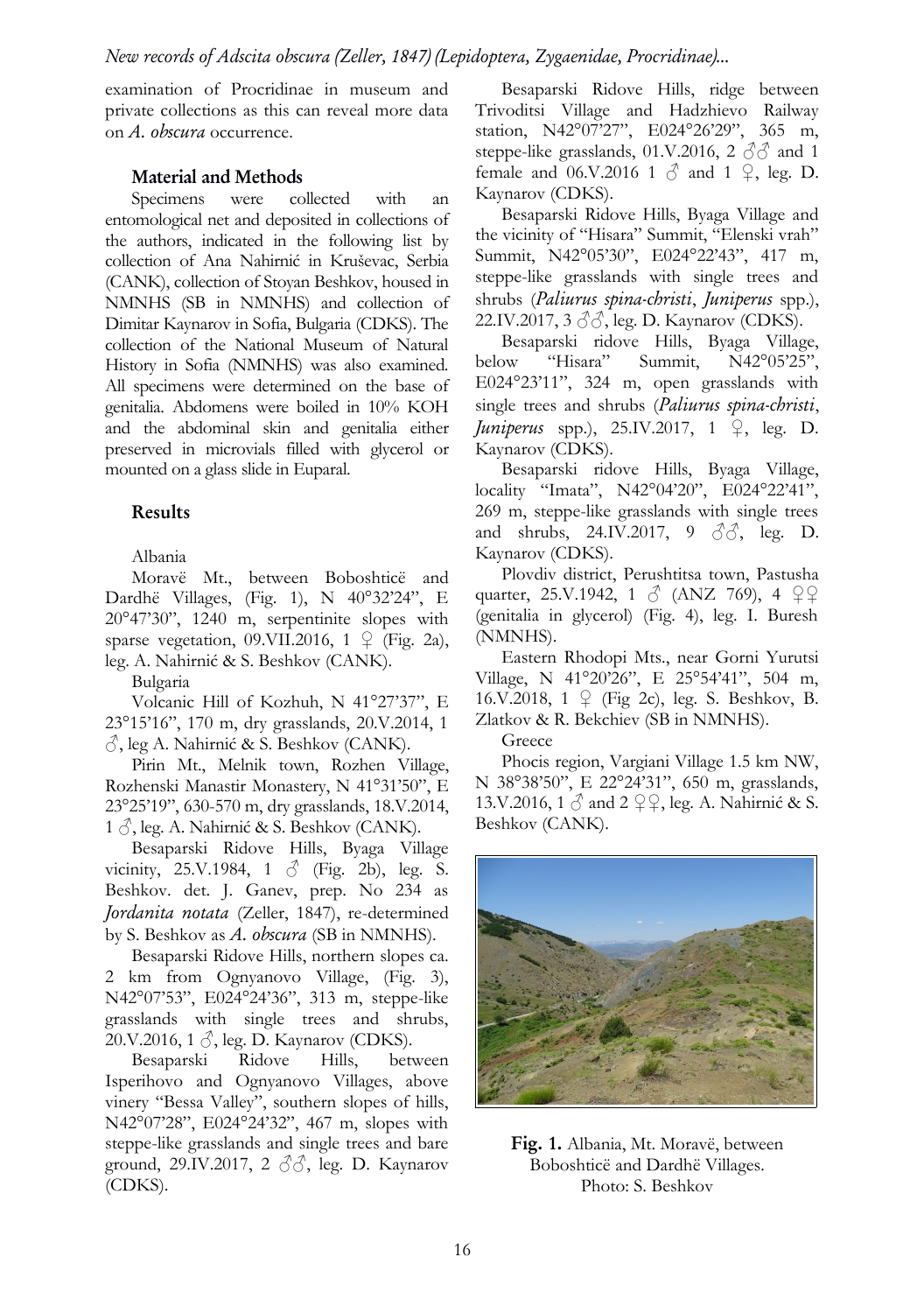

Fig. 2. Adscita obscura,  $a - 2$  Moravë Mt., between Boboshticë and Dardhë Villages, b -  $\hat{\circ}$ Besaparski Ridove Hills, Byaga Village, c - ♀ Eastern Rhodopi Mts., near Gorni Yurutsi Village. Scale line = 1 cm.



Fig. 3. Bulgaria, Besaparski Ridove Hills, northern slopes ca. 2 km from Ognyanovo Village. Photo: D. Kaynarov.

#### Discussion

All our new records of A. obscura are within the boundaries of its known distribution, although some gaps are filled in (Fig. 5). The



Fig. 4. Adscita obscura,  $\varphi$  genitalia in glycerol, Plovdiv district, Perushtitsa Town, Pastusha quarter. Scale line  $= 1$  mm.

report of this species from Moravë Mt. represents the first one in Albania.

As A. obscura was known on Galičica Mt. and Ohrid in North Macedonia (THURNER 1938-1941; DANIEL, 1964) it was expected species in Albania. Mt. Moravë, Mt. Galičica and Ohrid are the westernmost localities of A. obscura.

The first and the only published record of A. obscura in Bulgaria is given in DE FREINA & WITT (2001) for Asenovgrad (=Stanimaka) where it has been collected in 01-10.07.1933. There are more dots on a map of distribution of A. obscura given in GUENIN (2019), however exact localities and sources are not provided and thus not included in our map. In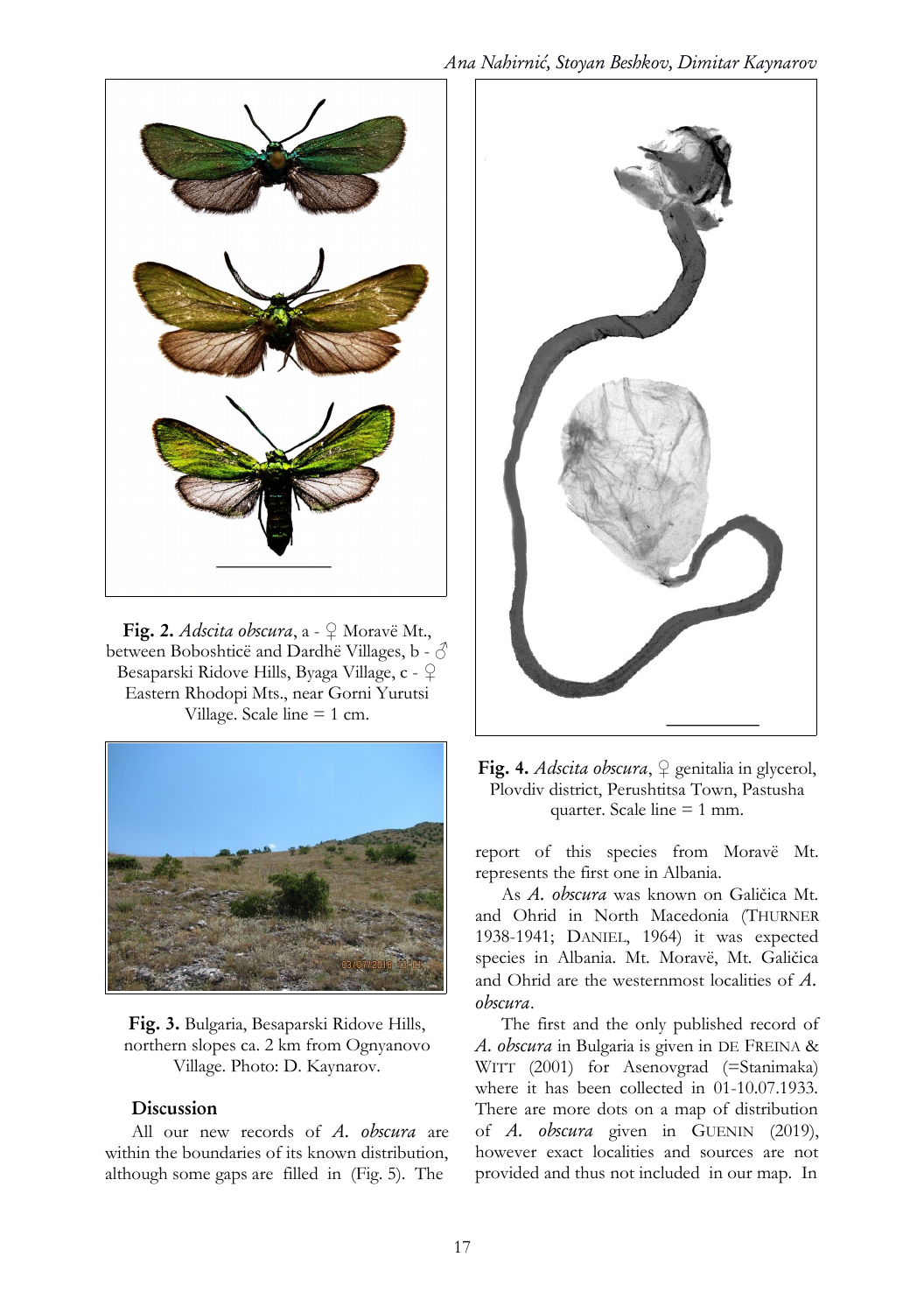New records of Adscita obscura (Zeller, 1847) (Lepidoptera, Zygaenidae, Procridinae)...



Fig. 5. Distribution of Adscita obscura on the Balkan Peninsula. AL - Albania, MK - Republic of North Macedonia, BG - Bulgaria, GR - Greece, TR - Turkey. Black dots - published records, red dots - new records. 1 - between Boboshticë and Dardhë, 2 - Kozhuh Hill, 3 - Rozhenski Manastir Monastery, 4 - Besaparski Ridove Hills, 5 - Pastusha, 6 - Gorni Yurutsi, 7 – Vargiani.

Stoyan Beshkov's collection in NMNHS there is one Adscita male from Byaga Village determined as Jordanita notata (Zeller, 1847) by Julius Ganev in 1984. Dimitar Kaynarov studied Macrolepidoptera of Besaparski Ridove Hills for his Master Diploma work and noticed that it was very strange that he didn't find J. notata. Stoyan Beshkov checked the specimen and genitalia slide and realized that it is  $A$ . obscura. Julius Ganev must have made a mistake because of the similarity of male genitalia of A. obscura and J. notata whilst also failing to pay attention to habitus. These two species are very easy to distinguish by their antennae, which are pointed distally in all Jordanita species and clubbed distally in all *Adscita* species. If determination of the mentioned specimen had been done correctly, this would have been the first report of A. obscura in Bulgaria, 14 years before DE FREINA & WITT (2001).

Our new findings in Besaparski Ridove Hills and Pastusha are situated in the same area as Asenovgrad Town and they represent the northern distributional limit of A. obscura. Only Tulcea in Dobrogea is more in the North (GUENIN, 2019). Gorni Yurutsi Village fills the gap between Asenovgrad Town and the Thrace region of Turkey, where it has been reported from four localities in Kırklareli and Istanbul provinces (CAN CENGIZ et al., 2018). Gorni Yurutsi Village is 120 km distant from the nearest locality near Kırklareli town and ca. 115 km from Asenovgrad Town. Our finding near Rozhenski Manastir Monastery fills the gap between Besaparski Ridove Hills and Dojran Lake. Guenin (2019) presented dots on a map which correspond to Struma Valley, however there is no any data on these localities in the paper.

In Greece A. obscura is recorded from the islands of Aegean Sea and on the mainland